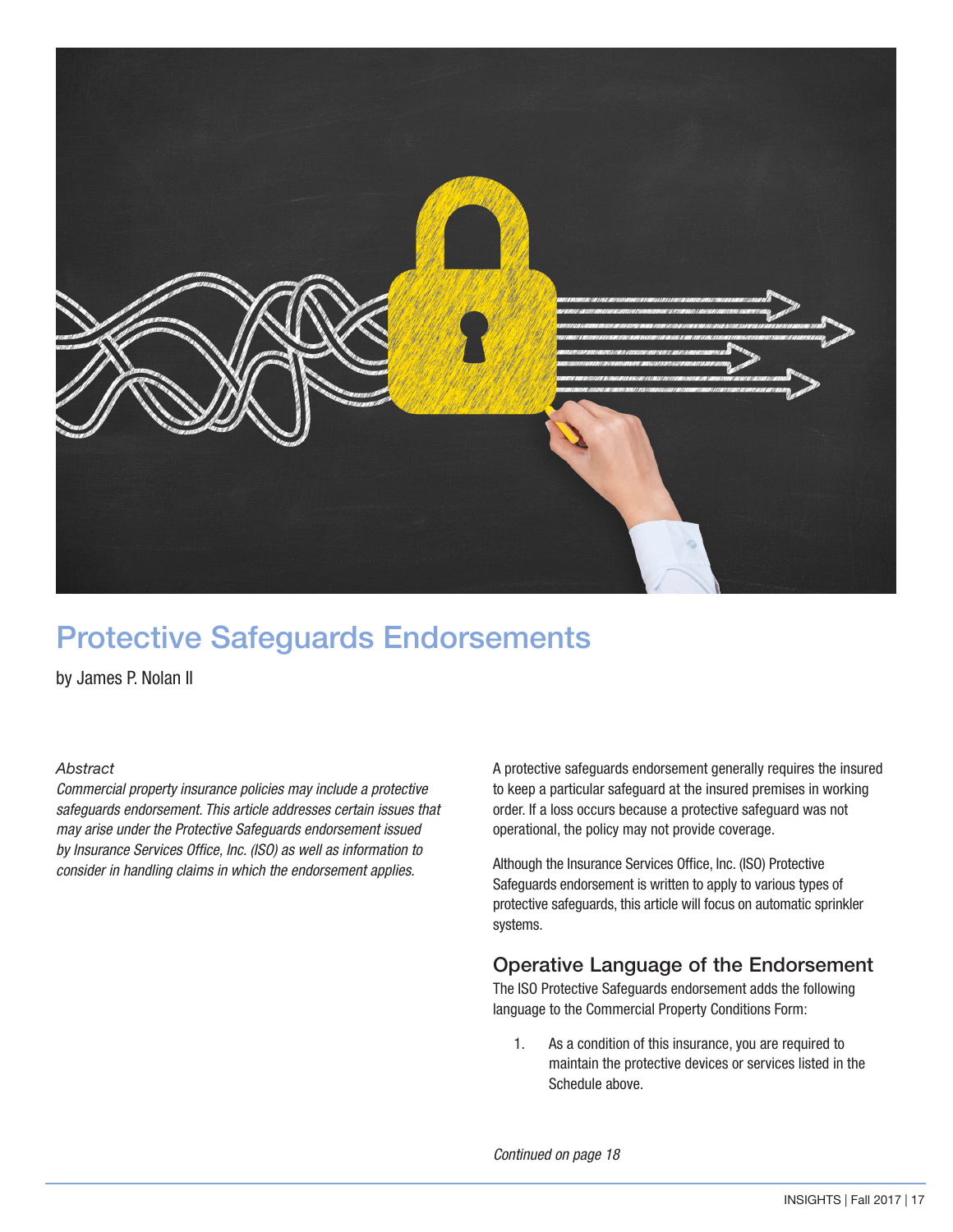2. The protective safeguards to which this endorsement applies are identified by the following symbols:

 "P-1" Automatic Sprinkler System, including related supervisory services.

The endorsement also adds the following language to the Exclusions section of the Commercial Property Conditions Form:

We will not pay for loss or damages caused by or resulting from fire if, prior to the fire, you:

- 1. Knew of any suspension or impairment in any protective safeguard listed in the Schedule above and failed to notify us of that fact; or
- 2. Failed to maintain any protective safeguard listed in the Schedule above, and over which you had control, in complete working order.

 If part of an Automatic Sprinkler System is shut off due to breakage, leakage, freezing conditions or opening of sprinkler heads, notification to us will not be necessary if you can restore full protection within forty-eight hours.

### Main Aspects of the Endorsement

From the viewpoint of the insured business, endorsements are usually added to policies to provide additional coverage. The Protective Safeguards endorsement, however, does not provide any additional coverage. Instead, the endorsement adds an additional condition with which the insured must comply. If the insured does not comply with the condition, the exclusions then operate to eliminate fire coverage.

 $\overline{11}$ 

If a loss occurs because a protective safeguard was not operational, the policy may not provide coverage"

Let's consider an example of a restaurant with an automatic sprinkler system. An operational sprinkler system is an effective safeguard that is designed to substantially mitigate the spread of fire. The insurer can afford to offer a lower rate for fire insurance based on the premise that the sprinkler system is fully operational. The insurer can endorse the policy to include a protective safeguards endorsement that identifies the sprinkler system. In return, the insured benefits from a reduced fire insurance premium due to the endorsement being added to the policy.

Problems arise when a sprinkler system is not operating properly and a fire loss occurs. A fire that occurs under these circumstances could result in severe damage. If the policy contains a protective safeguards endorsement, the potential consequences to both the insurer and the policyholder may be significant.

# Loss Control Inspections

What if a loss control inspection reveals that a sprinkler system is not operational, yet the insurer does not take immediate steps to suspend fire insurance coverage until it is? This is the problem that the court considered in *Century Mut. Ins. Co. v. YCAW5, LLC*.<sup>1</sup> This case illustrates the insured's burden to satisfy the condition to maintain a sprinkler system, the exclusion for fire coverage if the insured fails to maintain the sprinkler system in accordance with the policy, and the effect of the

knowledge that the insurer gains through its loss control inspections prior to the fire.

The insured property in this case was a large warehouse with a small office at the front of the building. Outside the building were two water valves, each of which controlled water leading to the sprinkler system. Vandals broke into the building and started a fire in an area that was not covered by the sprinkler system because the valve for that portion of the building had been turned off. The insured was aware that the valve had been turned off prior to the fire. In addition, the insurer had learned during a loss control survey that it performed weeks before the fire occurred that the valve had been turned off so the sprinkler system may not be fully operational.

The Century Mutual policy included a protective safeguards endorsement that contained both a condition and an exclusion. The condition required that the insured "maintain" a fire-protective P-1 sprinkler system. The analysis in this case focused on the undefined word "maintain," as set forth in the condition. The court found that this undefined term did not necessarily mean the system had to be "in good working order" on the date of loss, but merely that it needed to have been "installed" as of the policy inception date. (The condition was distinguished from the exclusion, which referred to maintaining the system "in good working order.") The court found that the insured did not breach a policy condition by failing to keep the fire suppression system working beyond the policy inception.

The Century Mutual policy also included an exclusion that was applicable if the insured adopted one of two approaches:

• Knowing that the sprinkler system was suspended or impaired and failing to notify the insurer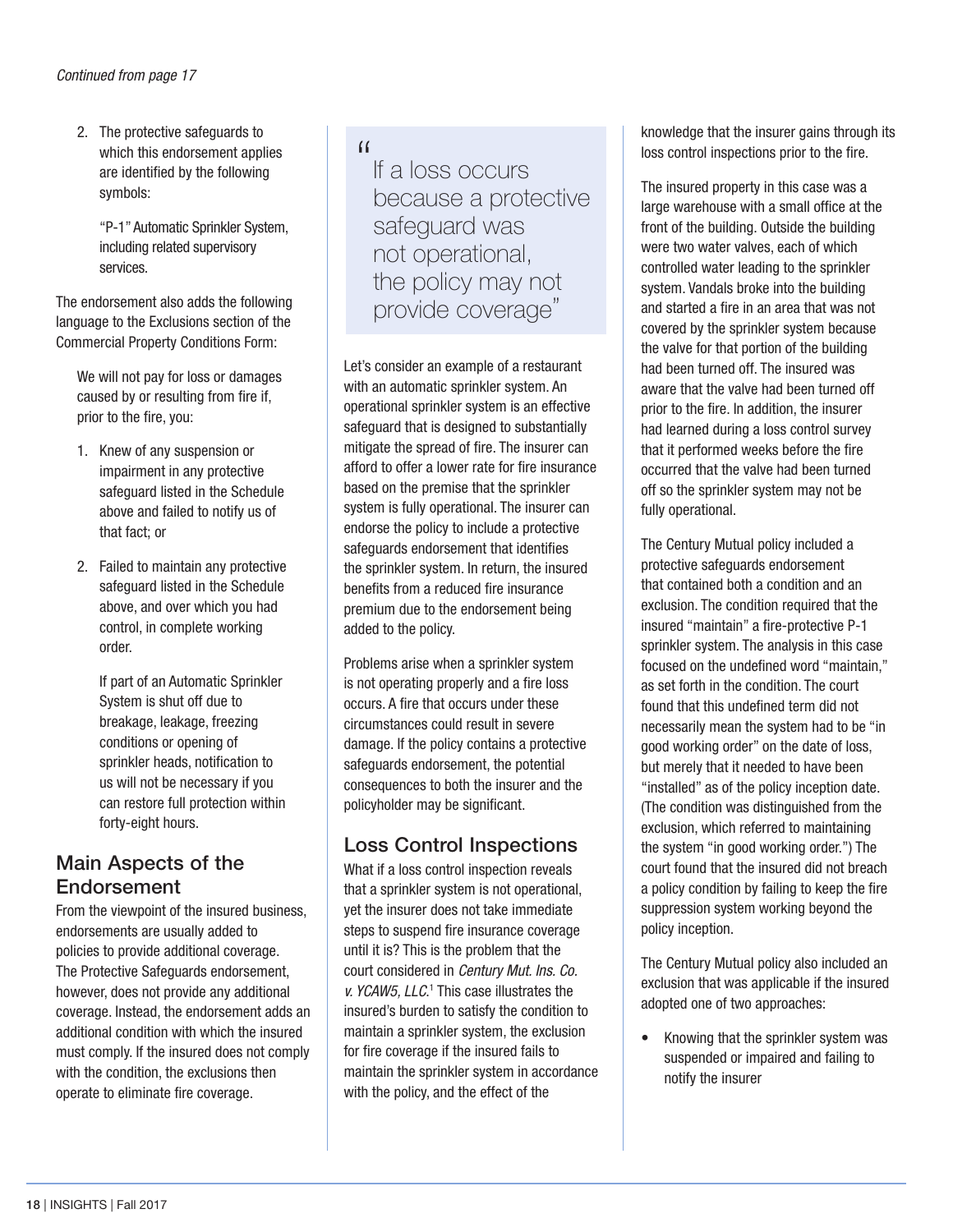• Failing to maintain any protective safeguard listed "in complete working order"

Note the important language used to qualify the word "maintain" in the exclusion as opposed to the condition.

The court found that the insurer had knowledge that was equal to that of the insured. The loss control inspector had noticed that a sprinkler valve was turned off. Yet, the insurer neither notified the insured and told it to correct the problem, nor canceled the policy until corrective action was taken. On this basis, the court found a jury issue regarding whether the insurer had in effect waived its right to enforce the exclusion.

This case illustrates the importance of information that the insurer obtains through its loss control inspectors when analyzing coverage issues pertaining to a protective safeguards endorsement. It also illustrates the different levels of proof for the insured to satisfy the policy condition compared with the insured's requirements under the exclusion. As long as an automatic sprinkler system is installed as of the inception date of the policy, the insured will satisfy the condition of the endorsement. To avoid the impact of the exclusion, however, the insured must maintain the sprinkler system "in complete working order."

### Other Issues Following a Loss

Now, let's assume that the insurer's loss control inspector confirmed that the sprinkler system for the insured premises was fully operational at the time of the inspection. Later on, however, the system became impaired and a fire loss occurred.

The issue that would arise is whether the policyholder was aware that the sprinkler system was not operational before the fire. A related issue is whether an employee's

#### $\lceil$

A causation issue that may arise following a loss is whether the impaired protective safeguard either caused the loss or contributed to the extent of the loss<sup>"</sup>

knowledge of the impairment of the protective safeguard may be imputed to the named insured for purposes of enforcing the exclusion.

# The Policyholder's Knowledge

When evidence shows that a policyholder had knowledge that its sprinkler system was not in complete working order before a fire loss occurred, a court may be expected to uphold the exclusion.<sup>2</sup> In one case, a court examined the application of a protective safeguards endorsement in a commercial policy after a restaurant failed to properly maintain a dry fire-suppression system near its frying equipment. The court determined that the portion of the endorsement that modified the commercial property conditions was not enforceable because the term "maintain" as used was ambiguous, as there were multiple interpretations of the term under those circumstances. However, the court enforced the portion of the endorsement that added an exclusion of coverage.

The exclusion provided that the automatic sprinkler system must be maintained "in complete working order." Several letters had been sent by the dry fire-suppression

system's manufacturer and service agency regarding the fact that the system was no longer supported. Under the court's reasoning, this exclusion was clear and enforceable.

# Imputed Knowledge

The issue of imputed knowledge was raised in *Commercial Union Ins. Co. v. Taylor*. 3 The named insured's owner was absent from the insured premises the day the sprinkler system began leaking. His nephew, an employee who worked as a clerk at the insured premises, turned off the system without telling the owner of the business. Subsequently, there was a fire. The court determined that the actions of the employee were not imputed to the owner, and therefore the exclusion did not apply.

In a similar situation, if a maintenance employee, on the other hand, has knowledge that a sprinkler system has been turned off, the maintenance employee's knowledge may be imputed to the employer/policyholder, and the exclusion would be enforceable.<sup>4</sup>

# **Causation**

A causation issue that may arise following a loss is whether the impaired protective safeguard either caused the loss or contributed to the extent of the loss. For example, suppose a protective safeguards endorsement for a restaurant policy specifies a hood firesuppression system for the kitchen. If a fire originates in another part of the building and the investigation reveals that the operation of the hood fire-suppression system in the kitchen would not have affected the extent of the fire damage at all, it is questionable whether a court would enforce the exclusion under these circumstances.

# Mortgagee's Claim

The effect of a standard mortgage clause is to create a separate contract between the mortgagee named in the policy and the insurer. If the mortgagee is unaware that a protective safeguard identified in the

*Continued on page 20*